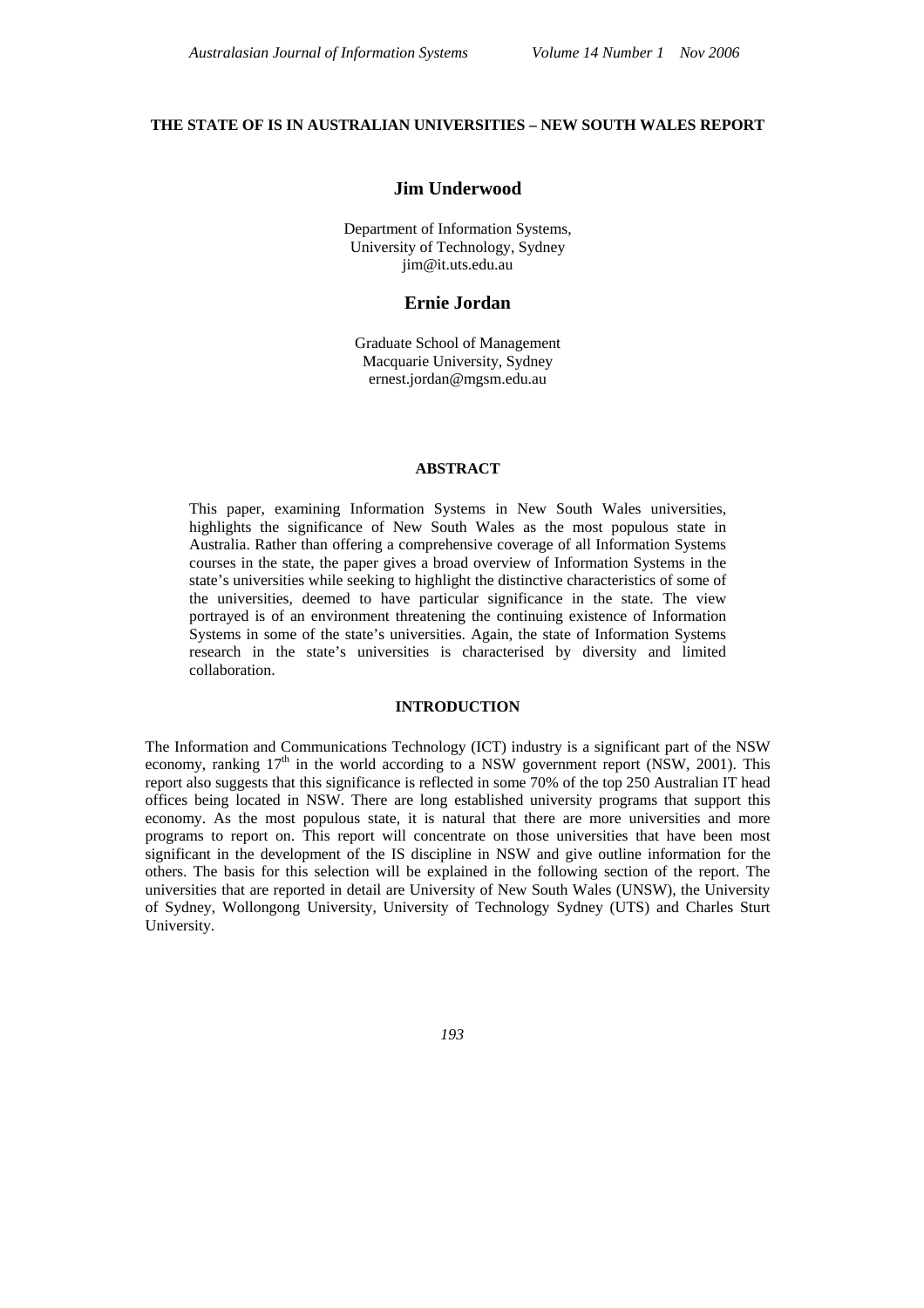### **Overview of the IS Presence in NSW Universities**

As some universities have more than one administrative entity that is concerned with IS, these are shown separately in Table 1 below.

The University of NSW has had an historical place in the development of IS in Australia going back to the leadership of Cyril Brookes. This place has wavered over time but the school remains a significant player in IS research and education. UTS also has a long history of IS that has complemented and competed with UNSW. Both of these have organisational units with names including IS and the only other such unit is the formal 'discipline' of IS at Wollongong. This alone merits their in-depth treatment. The only other university that is considered in detail is U Sydney, for two reasons. First, the relatively recent establishment of a 'discipline group' of IS in the Faculty of Commerce is seen to be a strategic move warranting consideration, and second, the significant status and historic role of the Dept of Computer Science and its IS members. Charles Sturt University has long had IS related courses, and has been a major provider of distance learning. Here we discuss mainly the Riverina operation, which has been closely associated with library studies.

Dealing with the other units in turn, University of Western Sydney (UWS) had a long term role going back to data processing days, but this is much reduced today. Macquarie University has several IS degrees, including majors in the Bachelor of Business Administration (BBA) but the few IS faculty remain fragmented. Southern Cross University (SCU) has significant distance education enrolments and is a relatively new entrant in the marketplace with some significant innovation. Their influence on the discipline in NSW is as yet not large, but the research activity at SCU in particular could establish a future place. Both University of New England (UNE) and Newcastle are under-developed in terms of IS. We now present an outline of the five identified universities.

| University       | Administrative entity                                                          | Home faculty                                         | No. of IS<br>Academics |
|------------------|--------------------------------------------------------------------------------|------------------------------------------------------|------------------------|
| <b>UNSW</b>      | Information<br>School<br>of<br>Technology and<br>Systems,<br>Management        | Commerce<br>and<br>Economics                         | 20                     |
| <b>UNSW</b>      | Group                                                                          | <b>AGSM</b>                                          | 1                      |
| U Sydney         | Group in School of IT                                                          | Science                                              | ca.5                   |
| U Sydney         | Business IS 'Discipline'<br>in<br><b>School of Business</b>                    | of<br>Faculty<br><b>Business</b><br>and<br>Economics | 12                     |
| <b>UTS</b>       | Dept of Information Systems                                                    | Information<br>Technology                            | 20                     |
| U Wollongong     | 'Discipline' of IS in School of<br>Economics and Information<br><b>Systems</b> | Commerce                                             | 15                     |
| U Western Sydney | in<br>of<br>School<br>Group<br>Computing and Mathematics                       | <b>Health and Science</b>                            | ca.10                  |
| Macquarie U      | Group in Dept of Computing                                                     | Information<br>&<br>Communication<br>Sciences        | ca.5                   |
| Macquarie U      | Group in Dept of Accounting                                                    | &<br>Economic                                        | ca.3                   |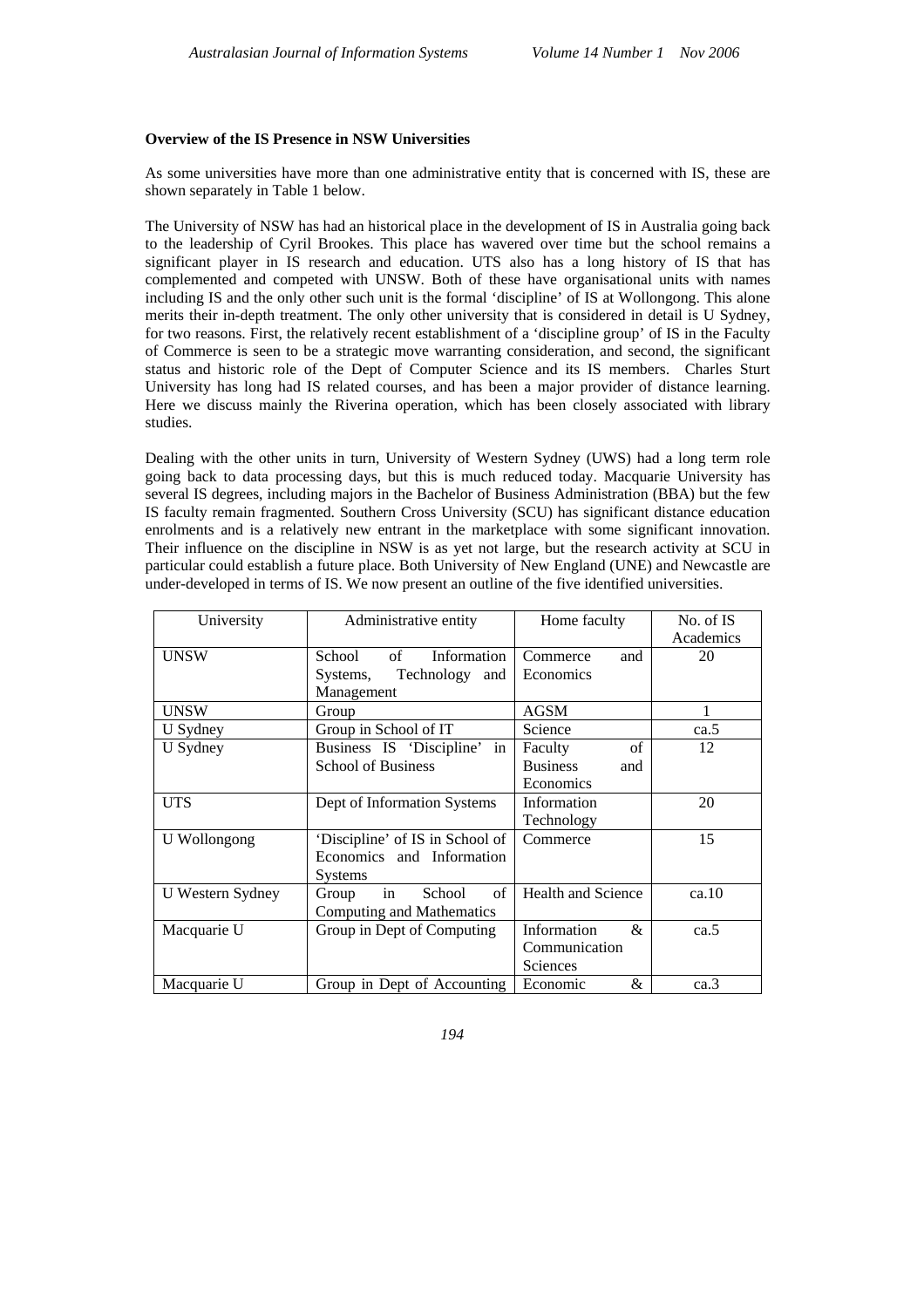|                  | & Finance                  | <b>Financial Studies</b> |       |
|------------------|----------------------------|--------------------------|-------|
| Macquarie U      | Group                      | <b>MGSM</b>              |       |
| Charles Sturt U  | of<br>in School<br>Group   | Science<br>and           | $10+$ |
|                  | <b>Information Studies</b> | Agriculture              |       |
| Southern Cross U | οf<br>in School<br>Group   | Commerce<br>and          | 12    |
|                  | Multimedia and IT          | Management               |       |
| U New England    | Nil?                       |                          |       |
| U Newcastle      | Group in School of Design, | Science and IT           | ca.3  |
|                  | Communication and IT       |                          |       |

Table 1 IS presence in NSW Universities

### **University of New South Wales**

The School of Information Systems, Technology and Management (SISTM) has a long and varied history – there was a Department of Information Systems in the early 1980s. Today it is placed in the Commerce Faculty but does not have a core unit in that faculty's flagship BComm program. It has its own BSc in IS as well as a major in IS available in many degrees. High entrance scores are required in all programs. The distinctive BIT degree has industry training (which entails students spending a period of time working in industry during the degree studies), industry-funded student scholarships, and includes an honours year. A master's degree in IS is being started but there is support teaching for other master's degrees.

The school has long been active in research, with strong performance in quantitative aspects of IS, especially in the 1980s and early 1990s. There is also a strong performance in major research grants and doctoral student completions. With the appointment of a new head of school (Dubravka), qualitative research methods in IS are likely to become more prominent. Highly-rated IS research in management areas is conducted at the Australian Graduate School of Management (AGSM) but there is no collaboration with SISTM.

SISTM is seen to be distinct from computer science within the UNSW.

### **University of Sydney**

As a traditional university IS at University of Sydney has until recently been primarily located in Computer Science, with a Sybase Chair in IS being appointed there in 1998, although the position is now called 'language technology' reflecting the interests of the incumbent. Other areas, such as librarianship and informatics (in the Faculty of Arts) have developed independently. The major in IS offers the same units to various degrees. There are now some 30 students (out of 100) doing an IS project in their BSc honours degree – the largest honours group in NSW. The Computer Science department is developing a masters in IT that will have an IS major.

By contrast, the newly established Business IS 'Discipline' (one of ten) in the Faculty of Commerce teaches the IS core to some 1000 students in the BComm program, aiming to recruit them to the IS major. Students in the accounting stream take additional IS units, also in MBus, MComm. A new MBusIS degree starts in 2006. The establishment of this discipline was seen as a strategic move by the dean, to give visibility and to promote interdisciplinary research. Five research areas have been selected to build strength in the group.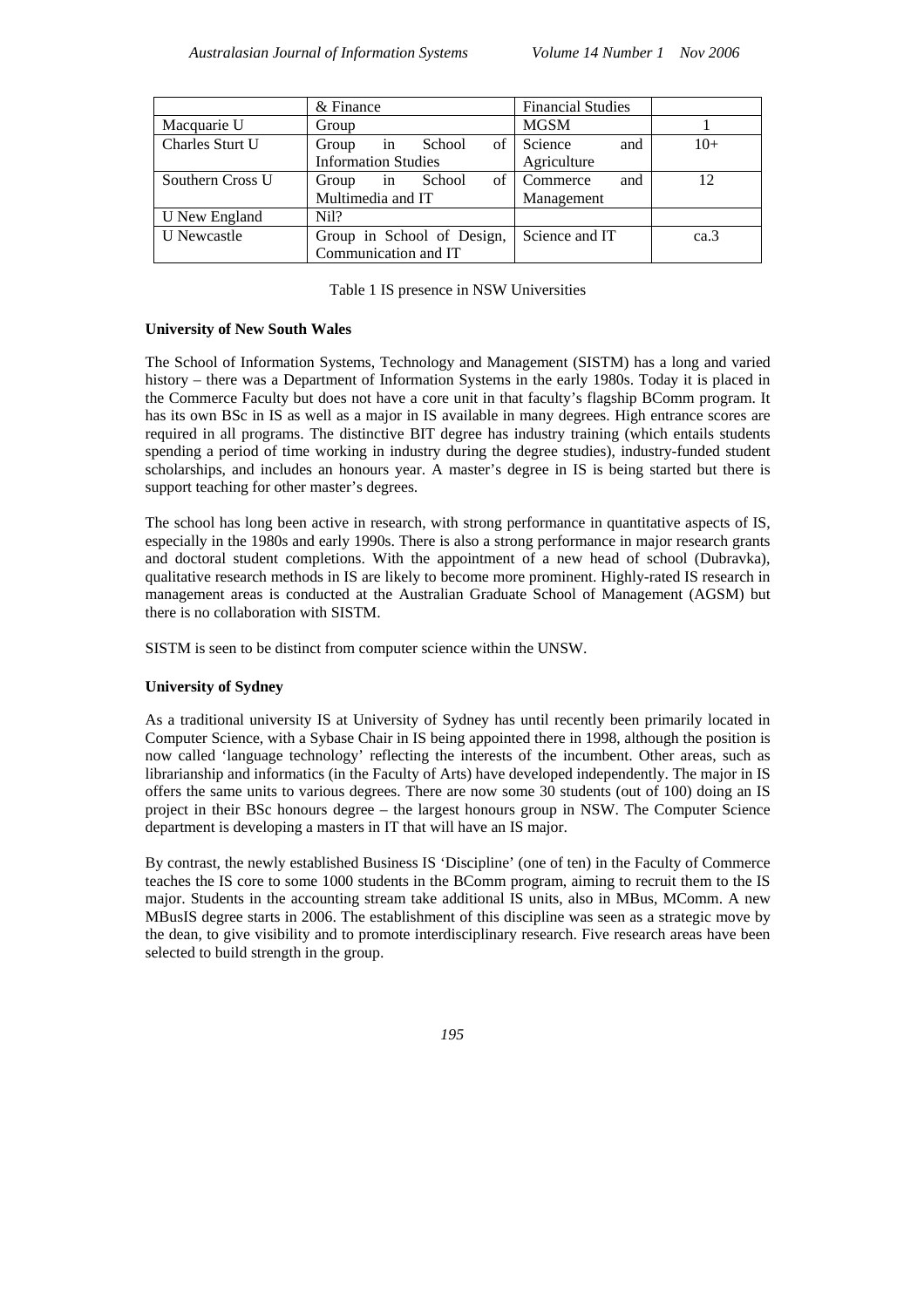There is not much visibility of information systems (in either incarnation) in the wider university community.

# **University of Technology, Sydney**

From the days of the NSW Institute of Technology, vocationally-oriented programs have been developed. At the undergraduate level, all courses were in either part-time or "sandwich" mode, requiring students to spend usually one year in suitable paid employment before graduation. In response to an increasing number of international students and the decline of employment opportunities, industrial experience became optional in 2002, and the number of students graduating with work experience has gradually decreased. To some extent this experience is now "simulated" in a large group systems development project.

Since 1968 computing has been taught in a variety of science-oriented faculties. A second Business Information Systems group developed within the Faculty of Business. These two groups were brought together around 1980 in a Faculty of Mathematical and Computer Sciences; this faculty became the Faculty of IT in 2000. A number of conflicts between the "science" and "business" groups in the 1980s are still impacting on the Faculty. In the Faculty of IT, Information Systems was established as one of three departments but with limited autonomy. As a matter of policy, all Faculty courses are inter-departmental, as the "integration" of computer science and information systems is seen as a key strength of UTS. In the late 1990s the Faculty grew rapidly and was a strong contributor to UTS income, but the Faculty is now suffering from the reduced enrolments in IT common across the sector. This has particularly impacted the Information Systems department as it was had a large number of students from the Faculty of Business enrolled in Information Systems majors. In terms of research profile and general visibility within the University, the IS department remains relatively weak alongside the other departments. Research in the IS department took a lower profile historically and even today the proportion of staff without doctorates is comparatively high.

#### **University of Wollongong**

The IS discipline has some 400 EFTSU at the moment, making it probably the largest outside Sydney. There are both undergraduate and graduate programs. Its history goes back to 1984 when an IS group from the then Wollongong Institute joined the Commerce Faculty. In 1991 a Faculty of Informatics was created but IS stayed with Commerce. Programs were supported by the local presence of BHP, one of Australia's largest companies, and some research success was achieved in the 1990s. Currently the discipline is perceived as suffering somewhat from the increasing proportion of overseas students, difficulties in attracting research students and lack of distinctive recognition within the university.

# **Charles Sturt, Riverina**

Charles Sturt is a multi-campus regional university, so the administrative position and visibility of IS depends to a large extent on cross-campus structure and politics. At present IS lies within the Faculty of Science and Agriculture, which controls staffing, major funding and course and subject design. At Wagga Wagga, on the other hand, arrangements have remained fairly stable, with IS as a "discipline area" in the School of Information Studies. In the past this placement has encouraged an emphasis on the "information science" aspects of IS (an aspect largely ignored elsewhere) but this specialisation is diminishing.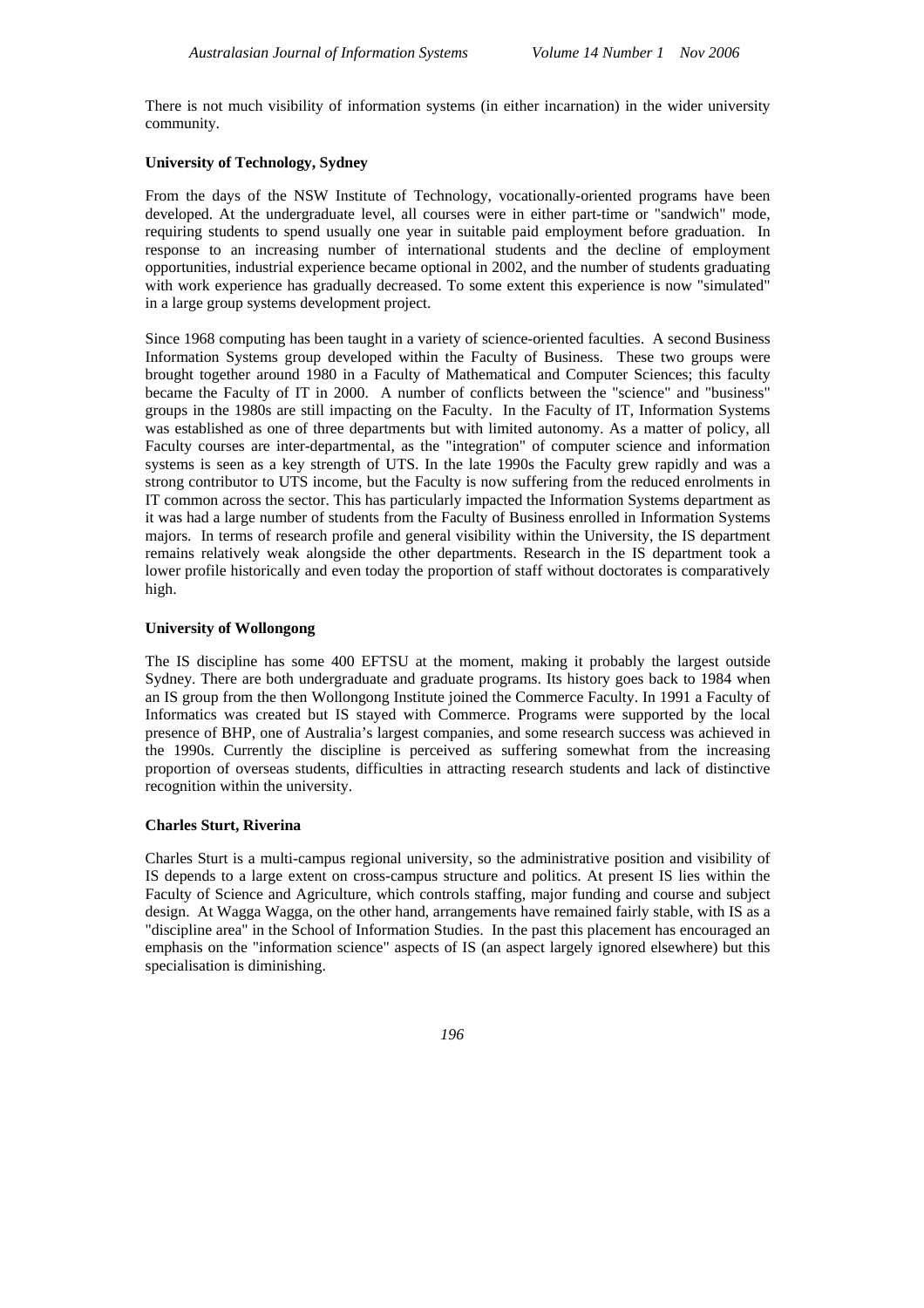As a regional university, Charles Sturt has a majority of students studying in distance mode, and has good relationships with the community, TAFE and local business (which is not strong). Research projects are mainly individual, and a number of full-time academics are currently enrolled in PhDs. Collaboration tends to be with universities in the nearby ACT rather than with the rest of NSW. Researchers do not particularly identify (or feel the need to identify) with IS as such. There is a feeling that regional universities are (for political reasons) less threatened than others by fluctuations in student demand and research fashion.

## **RESULTS**

The following sections summarise and discuss the responses under the headings adopted by the survey instrument that is presented in Ridley (2006) in the special edition.

#### **Relative size of IS presence**

Students undertaking strongly identified IS undergraduate degrees can only be found at UNSW. UTS has an IT degree with IS as an "equal" component, and a cross-faculty business/computing degree. These universities also offer a variety of majors in non-IS programs. This format, majors in other programs, is the bread-and-butter of IS in all the other universities. The size of the IS presence therefore depends upon the university's enrolment in the core programs that offer the majors and the extent of compulsory subjects in those programs. Large accounting programs mean that many students will need to do IS and larger staff numbers are entailed. With more than 1000 students in Commerce at the University of Sydney, a larger IS unit is created.

Another characteristic is the fragmentation of IS academics across departments or faculties.

#### **Administrative placement of IS**

With the growth of enrolments in Commerce over the last 20 years, there has been some advantage to those IS units that are placed in that faculty. However, a variety of locations, especially science and computer science, persist. Most IS groups remain as ad hoc or informal groups within larger departments.

#### **Local contingencies**

It is noteworthy that when asking participants about 'local contingencies' responses reflected 'very local' issues, such as organisational politics, nearby employers and competitors. There were no "NSW" issues that came up. For example, Wollongong's support from BHP; alternative perspectives at UTS and UNSW; faculty rules at Sydney.

#### **IS as a separate field**

While the four universities highlighted have some structural recognition of IS as a separate field, it was widely held that this did not extend to the wider university communities. Indeed the interviewees would be challenged to agree on a definition of IS that was mutually satisfactory. For example, ICIS, ACIS, etc were not universally agreed as central conferences. The fragmented state at Macquarie University (ad hoc IS group in computing, accounting IS group in accounting, information management taught in statistics and IS management in the management school) is symptomatic.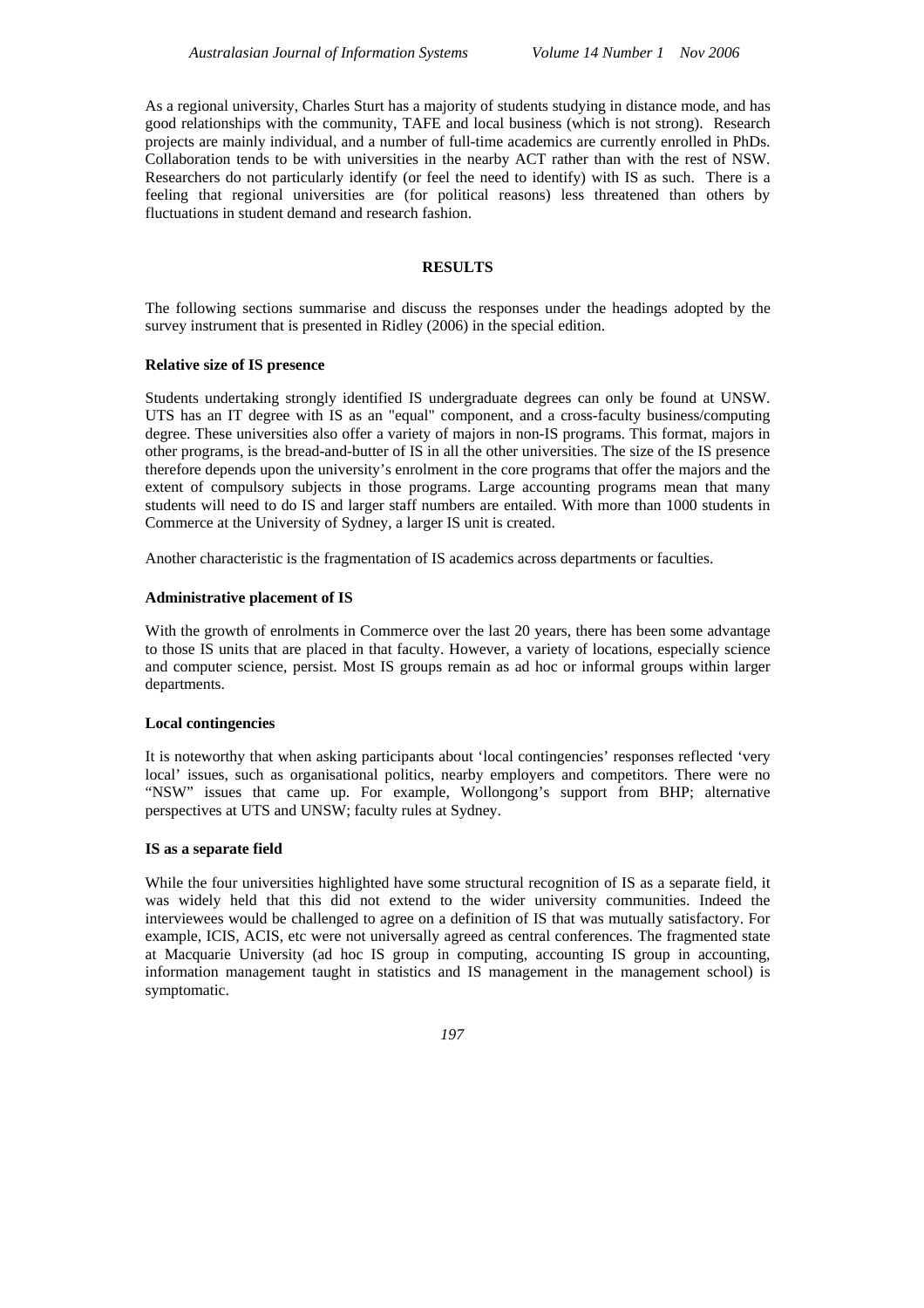# **Distinctive IS curricula**

The language technology emphasis in one group at U Sydney is the most distinctive. Support classes within commerce programs are possibly the least distinctive across universities. UTS has systematically innovated with specialist programs over the years, especially at the master's level. "Cooperative" programs, that is with an industrial training component, are only offered at UTS and UNSW.

### **Distinctive features of IS research**

The IS group at UNSW has been productive over a long period particularly in quantitative aspects (some would describe as software engineering). This emphasis has declined and qualitative research is growing there. Each group at U Sydney is pursuing independent research strategies, with the scam detection project of Jon Patrick being very large, although not labelled as IS. At UTS Igor Hawryszkiewycz leads a large ongoing project on collaborative systems software, but few full-time IS staff are involved in this project. Ernest Edmonds' new "creativity and cognition" studio is under the IS umbrella, but works with computer scientists as much as with other IS academics. Large research projects in IS are otherwise few in number. Research activity tends to be fragmented and diverse.

Small research groups, especially of doctoral students, at AGSM and Macquarie Graduate School of Management (MGSM) have existed without undergraduate programs to build the staff numbers to critical mass.

### **Perceptions of other universities**

Founding roles of UNSW, UTS and Sydney were widely recognised although there was also some recognition of interstate universities and researchers.

### **Key people in the region**

"Round up the usual suspects". Members of ACPHIS and ACIS regulars were the most widely cited. Ron Weber has been influential outside Australia – perhaps more than inside. Dubravka Cecez-Kecmanovic and Steve Elliott are in significant strategic positions in NSW at the moment.

#### **CONCLUSION**

The already fragmented condition of IS in most universities means that with further reductions in undergraduate recruitment their positions will not improve and can deteriorate further. In the view of the authors, the strong candidates for survival and prosperity are SISTM at UNSW, and Business IS at U Sydney. The chasing pack is led by the department of IS at UTS and the IS discipline at Wollongong, which face difficulties at the moment but do have the critical mass to move forward, if the way is clear. Postgraduate specialist programs remain strong at UTS.

Research is characterised by almost no cross institution cooperation and little within institutions. The 'changing of the guard' at UNSW and U Sydney may bring about revivals. The problem will be, however, to avoid the "lost opportunities of the 70s". NSW (and Sydney in particular) had at least two institutions with plenty of highly employable undergraduate students, the respect of the IT